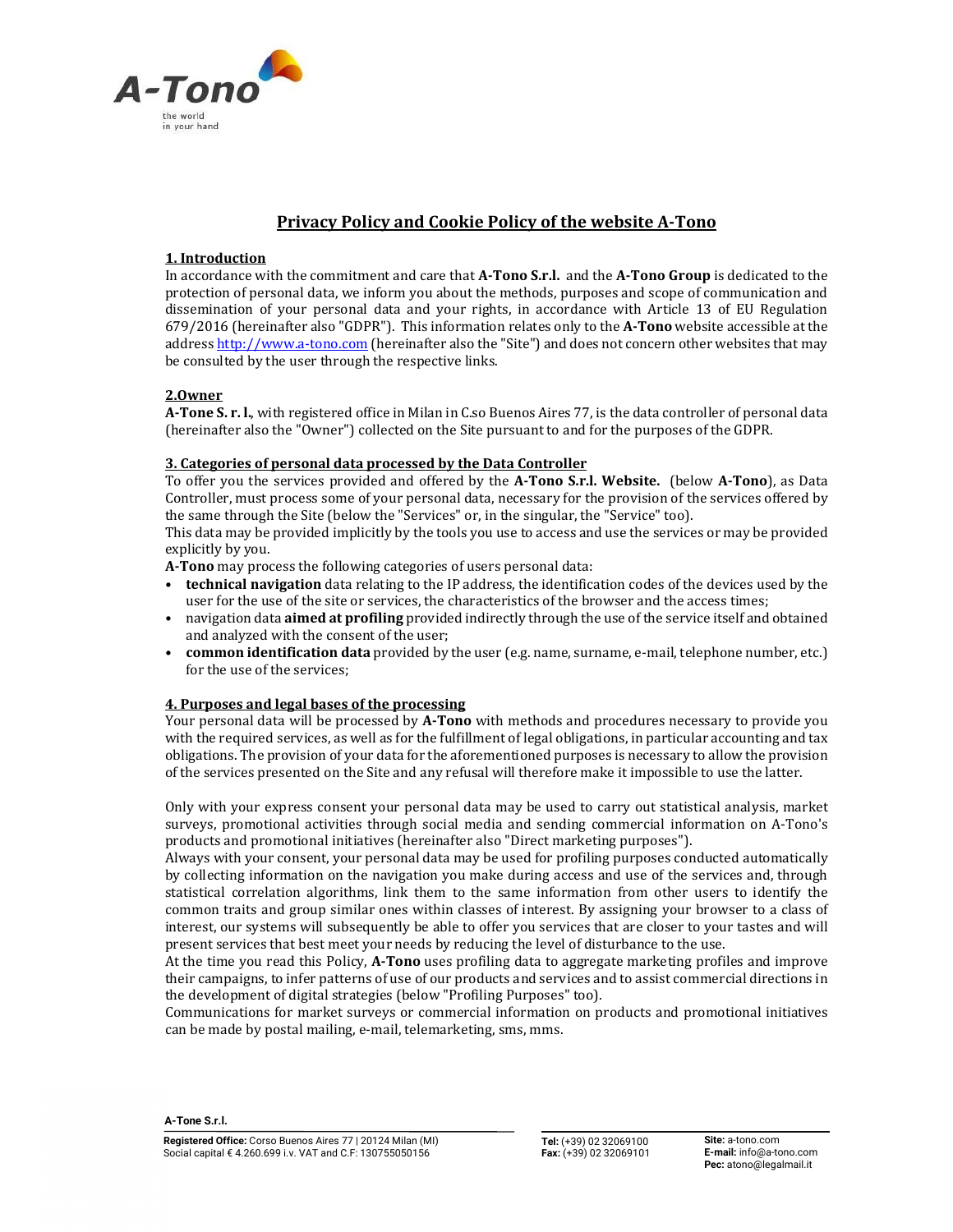

The treatments of your personal data for the Finalities of direct marketing and for the profiling purposes are optional and cannot disregard the obtaining of your consent that must necessarily comply with the conditions of Article 7 of the GDPR, thus determining the lawfulness of the treatment of your personal data

## 5. Methods of data processing

The processing of data will be mainly carried out with the aid of electronic or, in any case, automated tools, according to the methods, with suitable means to guarantee the security and confidentiality of the data, in accordance with the provisions of the GDPR and within the limits necessary to pursue the purposes indicated in art. 4 above.

All the technical, IT, organizational, logistical and procedural security measures provided for by art. 32 GDPR, so that the adequate level of data protection required by law is guaranteed, allowing access only to the persons in charge of processing by the Data Controller or by any Data Processors designated by the same.

## 6. Dissemination, communication and subjects who access your personal data.

Your personal data will not be disclosed, but may be communicated where necessary for the provision of the service to:

- third parties who carry out part of the activities of treatment and / or activities connected and instrumental to the services provided by the Owner through the Site;
- individuals, employees and / or collaborators of the Data Controller, who have been entrusted with specific and / or more treatment activities on your personal data: these individuals have been given specific instructions on safety and correct use of personal data;
- where required by law or to prevent or suppress the commission of a crime, your personal data may be communicated to public bodies or to the judicial authority.

# 7. Transfer of Data Abroad

Your personal data will be processed by A-Tono within the territory of the European Union.

If, for technical and/or operational reasons, it is necessary to use subjects located outside the European Union, or it is necessary to transfer some of the data collected to technical systems and services managed in the cloud and located outside the European Union area, the processing will be regulated in accordance with the provisions of Chapter V of the Regulation and authorized on the basis of specific decisions of the European Union. All the necessary precautions will therefore be taken in order to guarantee the most complete protection of personal data based on: a) on adequacy decisions of the recipient third countries expressed by the European Commission; b) on adequate guarantees expressed by the third party recipient pursuant to art. 46 of the Regulation; c) on the adoption of binding corporate rules, cd. Corporate binding rules.

## 8. Duration of Processing and Storage of Personal Data

A-Tono in accordance with Article 5.1 e) of the GDPR will process the personal data you provide for the entire duration of execution of the services requested and will keep them for the following 12 months for the purpose of completing administrative activities, as well as for the time necessary to fulfill legal obligations.

If you have authorized the processing for the purposes of profiling, the anonymous data observed from time to time, will be deleted after 12 months from the beginning of the processing. If, on the other hand, you have authorized the processing of personal data for direct marketing purposes, your personal data will be deleted within two years from the beginning of the processing.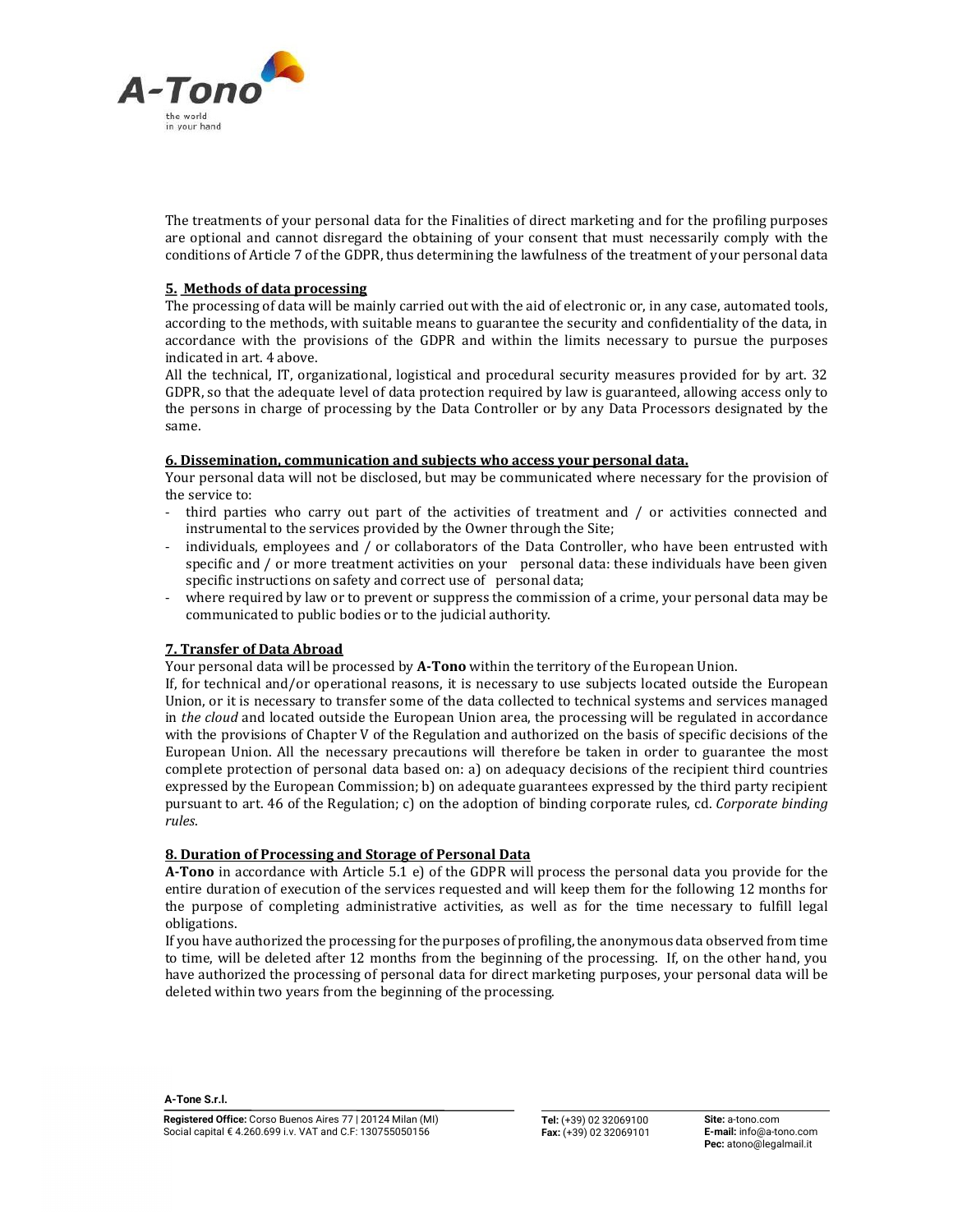

## 9. Withdrawal of consent

As required by the GDPR, if you have given your consent to the maintenance of your privacy for one or more purposes for which you have been requested, you may, at any time, revoke it totally and / or partially without prejudice to the lawfulness of the treatment based on the consent given before the revocation. The methods of withdrawing consent are very simple and intuitive, just contact the Owner of the treatment using the contact channels reported in clause n. 10 of this information.

## 10. Rights of the interested party

A-Tono guarantees you to be able to exercise at any time the rights provided for in Article 12 et seq. of the GDPR. You have the right:<br>- to know if the Data Controller holds and / or processes personal data relating to your person and to

- 
- access it in full also by obtaining a copy (art. 15 **Right to access)**,<br>the rectification of inaccurate personal data or the integration of incomplete personal data (Art. 16 **Right**) to rectification);<br>the cancellation of personal data held by the Data Controller if one of the reasons provided for by the
- 
- GDPR exists (**Right to Cancellation,** 17);<br>to ask the Data Controller to limit the processing only to some personal data, if there is one of the reasons provided for by the Regulation (Art. 18 **Right to limitation of processing**);<br>to request and receive all your personal data processed by the owner, in a structured format, commonly
- used and readable by automatic device or request transmission to another holder without hindrance
- (Art. 20, **Right to Portability**);<br>to object in whole or in part to the processing of data for the purpose of sending advertising material and market research (so-called Consent) (art. 21 **Right to object)**<br>to oppose in whole or in part the processing of data in automatic or semi-automatic mode for profiling
- purposes (so-called Consent)<br>to lodge a complaint with the competent Data Processing Authority if you believe that the processing
- of your personal data conducted by the Data Controller is in violation of the GDPR or / or applicable legislation.

To exercise all your rights as identified above, simply contact the Data Controller in the following ways:

- by registered letter sent to Privacy Office c/o A-Tono S. r. l.- Via Battello 44, 95126 Catania; by sending an e-mail to the e-mail box  $\frac{privacy@a-tono.com}{...}$ .
-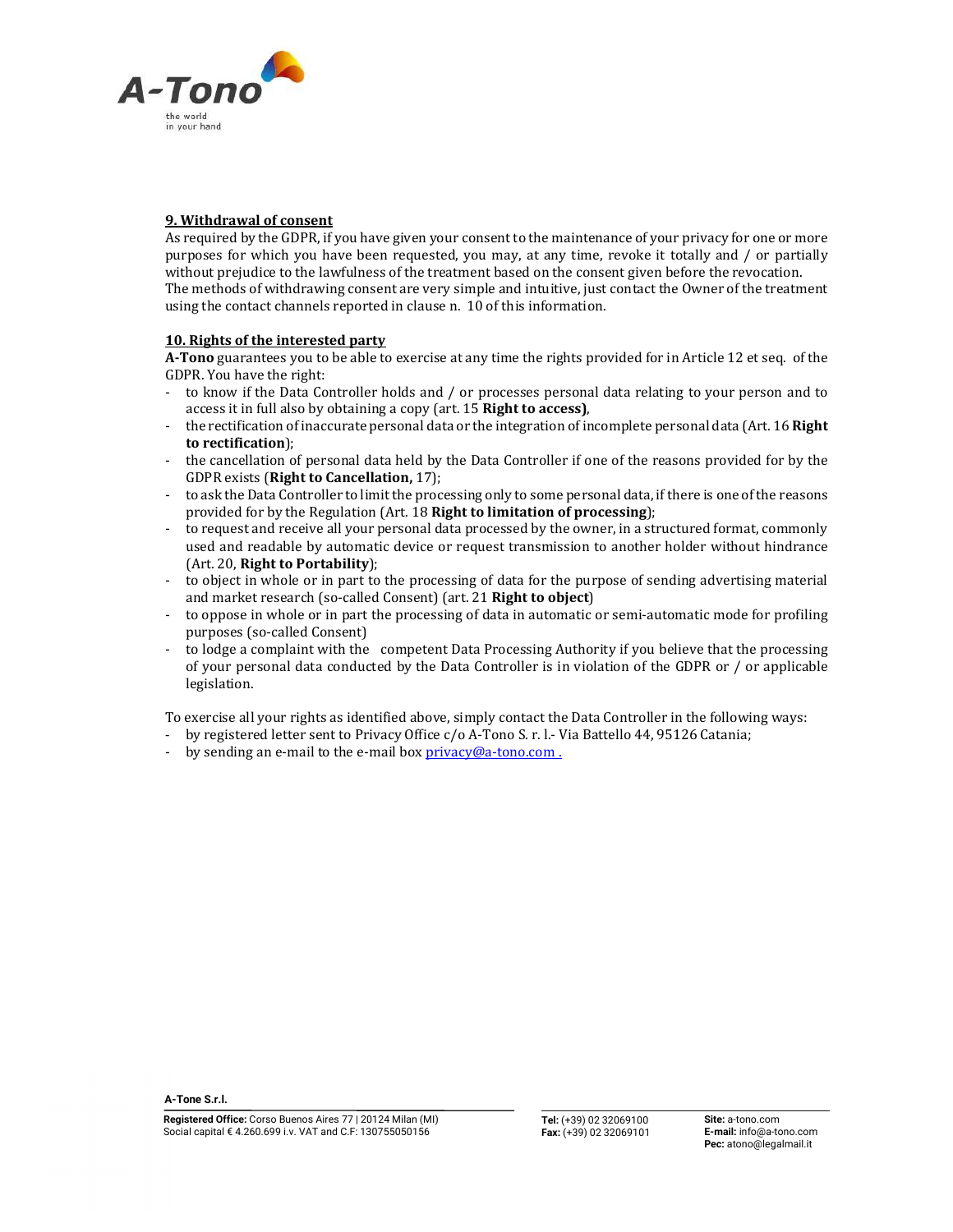

# COOKIE POLICY

To make your visit to our website as convenient as possible, we use cookies to present our product range. These are small aggregates of text recorded locally in the temporary memory of your browser, and therefore in your computer, for variable periods of time depending on the need and generally between a few hours and a few years, except for profiling cookies whose maximum duration is 365 calendar days.

Through cookies it is possible to record semi-permanent information relating to your preferences and other technical data that allow easier navigation and greater ease of use and effectiveness of the site itself. For example, cookies can be used to determine if a connection has already been made between your computer and our sites to highlight news or keep "login" information. For your guarantee, only the cookie stored on your computer is identified.

To make your visit to our website as convenient as possible, for the presentation of our assortment of products we use cookies and, occasionally, some analysis tools for the use of our web pages aimed at improving their usability. Cookies are small aggregates of text recorded locally in the temporary memory of your browser, and therefore in your computer, for variable periods of time depending on the need and generally between a few hours and a few years, except for profiling cookies whose maximum duration is 365 calendar days. Usability analysis tools consist of small software programs (scripts) temporarily activated on some of the pages of our sites, which intercept in a completely anonymous way a set of events of interaction with the contents (for example the click, the mouse path, the time spent by the mouse in a certain position). At the end of the collection activities, this information is aggregated and analyzed to understand how to improve the structure of the page or service. A-Tono does not collect the content of the fields that the user may have filled in during one of these sessions or any other information of a personal nature but only information of a technical and operational nature. The activation of these scripts is subject to the acceptance of the cookie policy, being like the type of data collected and method of exercise to these.

Through cookies it is possible to record semi-permanent information relating to your preferences and other technical data that allow easier navigation and greater ease of use and effectiveness of the site itself. For example, cookies can be used to determine if a connection has already been made between your computer and our sites to highlight news or keep "login" information. For your guarantee, only the cookie stored on your computer is identified. In addition to cookies, we use scripts for similar purposes.

## 1. Type of cookies and purpose

This site can make use of three different types of cookies:

## Essential technical cookies

These cookies are necessary for the proper functioning of the site. They allow the navigation of the pages, the sharing of our content, the storage of access credentials to make it faster to enter the site and to keep preferences and credentials active while browsing (for example to keep track of the selected language). Without these cookies we could not provide the services for which users access the site.

This category includes cookies that are essential for the operation of the site or product, such as technical cookies for access to the site or for communication between the parties and the services that compose it.

## Technical cookies for statistics and performance analysis

These cookies allow us to know how visitors use the site, to be able to evaluate and improve its functioning and favor the production of content that best meets the information needs of our users. For example, they allow you to know which pages are the most and least frequented. They consider, among other things, the number of visitors, the time spent on the site by the average user and how they arrive. In this way, we can know what works well and what to improve, as well as make sure that the pages load quickly and are

#### A-Tone S.r.l.

Tel: (+39) 02 32069100 Fax: (+39) 02 32069101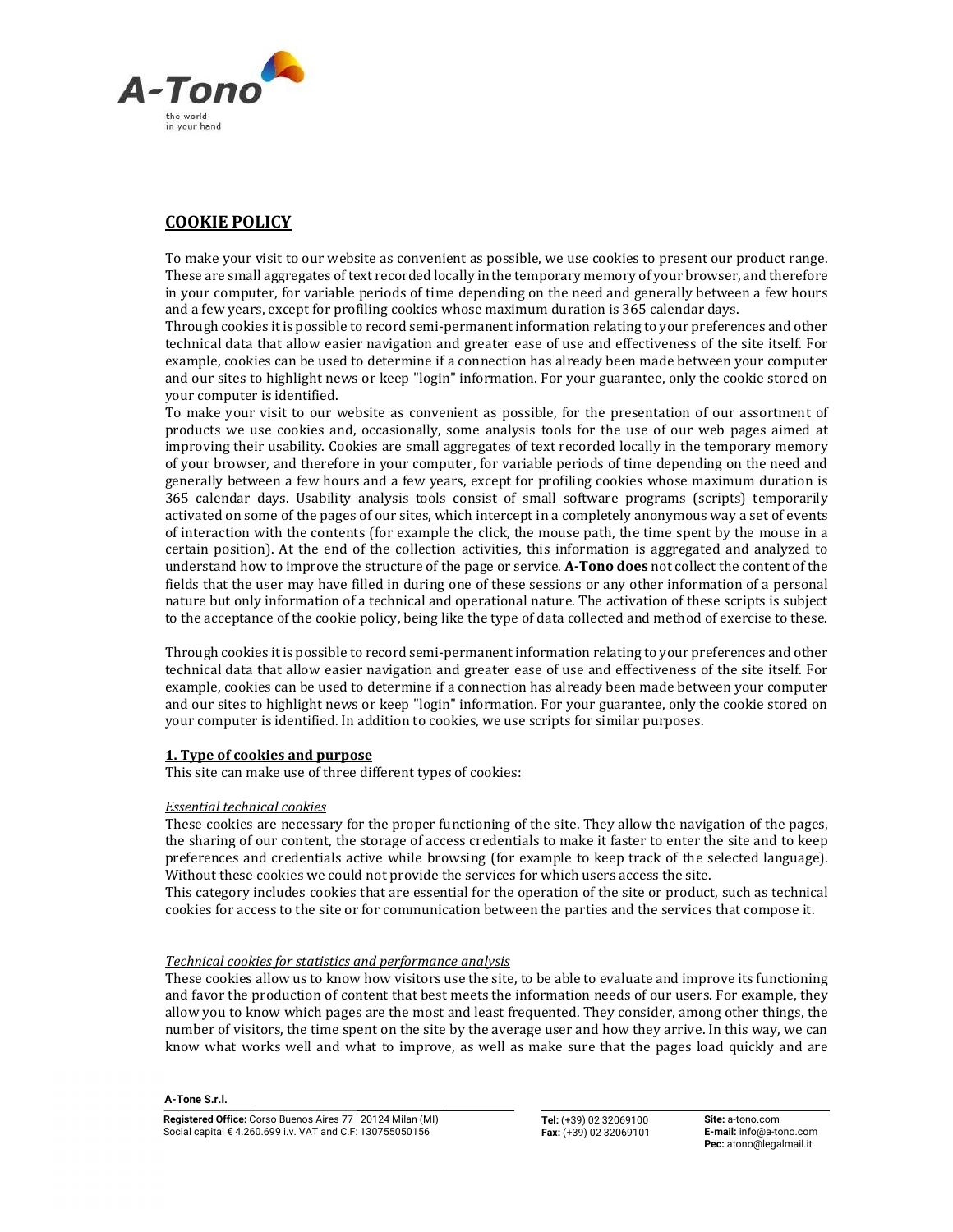

displayed correctly. All information collected by these cookies is anonymous and not linked to the user's personal data. To perform these functions on our sites we use third-party services that anonymize the data making it not attributable to individuals (so-called "single-in"). Where there are services that are not completely anonymized, you will find them listed among the third-party cookies for which it is possible to deny consent, to guarantee your privacy.

Appropriately anonymized analytical cookies belong to this category. This site makes use of the following products: - Google Analytics for access and traffic statistics for internal use INFORMATION

### Third-party functional and profiling cookies

This category includes both cookies provided by A-Tono's partners and known to it, and cookies provided by third parties not directly controlled or controllable by A-Tono.<br>Cookies from our partners allow us to offer advanced features, as well as more information and personal

functions. This includes the ability to share content through social networks, to access video-streaming services and CDN networks on which we host our content. These services are mainly provided by external operators engaged or knowingly integrated by A-Tono. If you have an account or if you use the services of such parties on other sites web, they may be able to know that you have visited our sites. The use of data collected by these external operators through cookies is subject to their respective privacy policies and therefore these cookies are identified with the names of the respective subjects reported in the cookie management tool available in the appropriate section of this Policy. These include cookies registered by the main social networks that allow you to share articles on our sites and publicly express your appreciation for our work.

Cookies not coming from A-Tono partners are cookies conveyed without the control of A-Tono, by third parties who have the opportunity to intercept the user during your navigation even outside the A-Tono sites. These cookies, typically profiling, are not directly controllable by A-Tono which can therefore not guarantee the use that the third-party owners make of the information collected. The opposition to the use of these cookies is therefore entrusted to external tools or to the direct action on your part on the preferences of your browser. For details see section "2. Management Cookie".

## 2. Managing Cookies

If you have doubts or concerns about the use of cookies, you can always intervene to prevent their setting and reading, for example by changing the privacy settings within your browser in order to block certain types or using the rejection buttons that A-Tono makes available to you in this Policy.

Since each browser - and often different versions of the same browser - also differ significantly from each other if it prefers to act independently through the preferences of your browser can find detailed information on the necessary procedure in the guide of your browser. For an overview of the modes of action for the most common browsers, you can visit the address:

http://www.cookiepedia.co.uk/index.php?title=How to Manage Cookies

## 3. Acceptance or Rejection of Cookies

By continuing to browse this site, closing the information band, or clicking on any part of the page or scrolling to highlight further content, put in place a manifest and explicit act of acceptance of the A-Tono Cookie Policy and cookies will be set and collected for which the refusal has not been declared. In case of non-acceptance of cookies by abandonment of navigation, any cookies already registered locally in your browser will remain registered there but will no longer be read or used by A-Tono until a subsequent and possible acceptance of the Policy. You will always have the possibility to remove these cookies at any time through the methods referred to in the sites mentioned in the paragraph "Management of cookies or through the site http://www.youronlinechoices.eu/it/ for those not controlled by A-Tono.